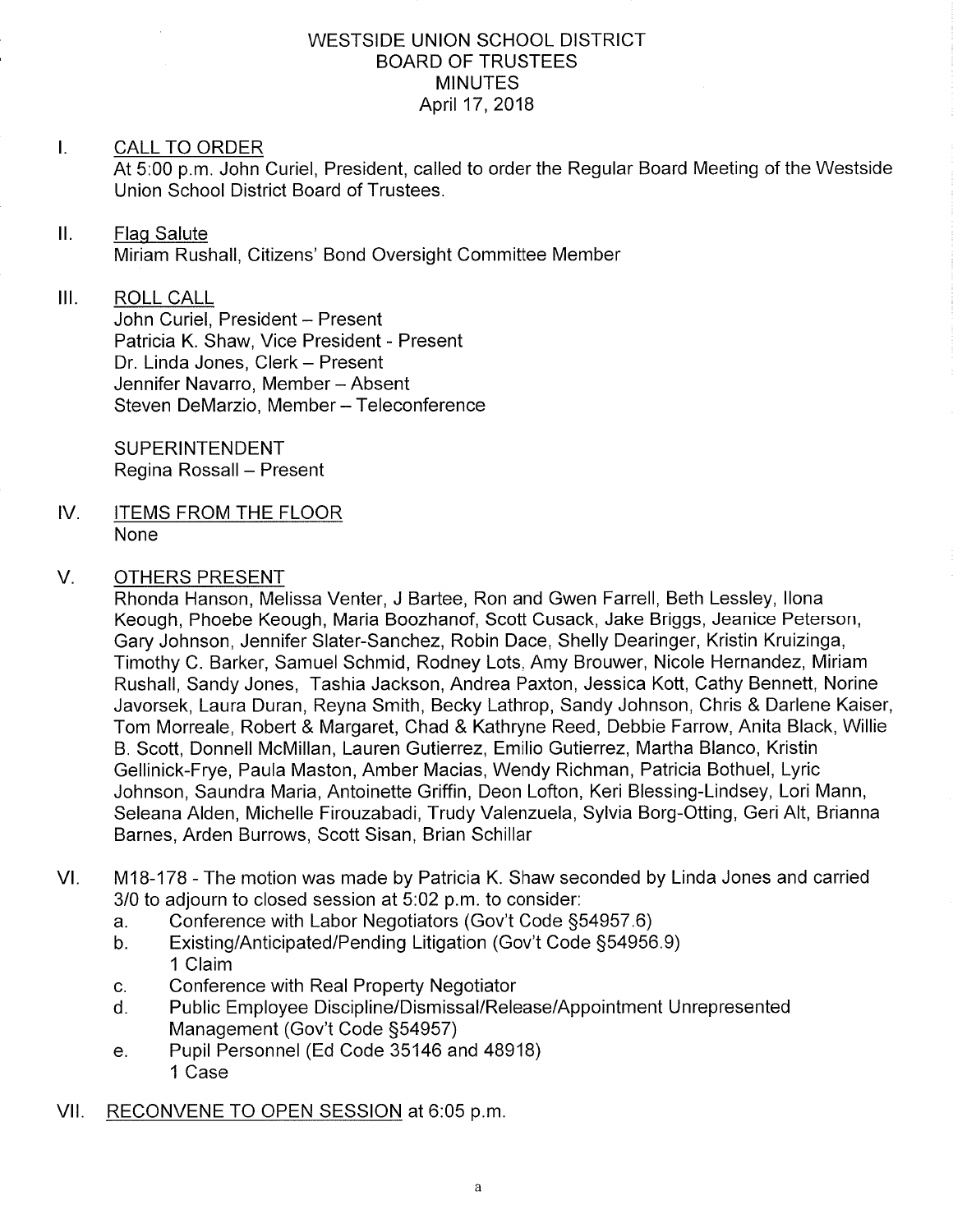Minutes Regular Board Meeting

# April 17, 2018<br>VIII. CLOSED SESSION ACTION

- a 18-179 - The motion was made by Patricia K. Shaw seconded by Linda Jones and carried 4/0 to approve "in part" the Application for Late Claim 1718-07 for those claims or incidents having occurred "on or after" the date of March 16, 2017. For those claims or incidents having occurred "before" the date of March 16,2017, the Application for Late Claim is denied in part.
- $b<sub>1</sub>$ 18-180 - The motion was made by Patricia K. Shaw seconded by Linda Jones and carried 410 to reject all 1718-07 claims for damages being sought for incidents having occurred "on or after" the date of March 16,2017. And that no action on claims for incidents having occurred before the date of March 16,2017
- c 18-181 - The motion as made by Patricia K. Shaw seconded by Linda Jones and carried 4/0 to approve the Release of Expulsion for case number 1415-13.

### IX. PRESENTATIONS

- A. Linda Chesnutt Dancing Feet
- **Volunteers**  $B<sub>r</sub>$ 
	- . Site
	- . Citizens' Oversight Committee
	- PTA/PTO/PTSA Presidents
	- . SSC Presidents
	- . WAVE Representatives
	- . Trustees
- X. RECESS
- $XI.$  RECONVENE TO OPEN SESSION at  $7:22$  p.m.

#### XII. HEARING SESSION/STAFF REPORTS

A. Board Comments:

Steve DeMarzio:

- . Thank you, Linda Chestnutt, for your involvement with Dancing Feet.
- . Thank you to all of our volunteers.

#### Linda Jones:

- . We are blessed. When we recognize our volunteers, I am so grateful for the parent participation at our schools. I am thankful for all they do at our schools every day.
- . I was happy to see all the participation at the wellness fair. <sup>I</sup>was pleased with the outcome and comments from the parents at our Town Hall Meeting Saturday morning.

#### Patricia K. Shaw:

. lt's so wonderful to see so many volunteers. We must be doing something right to have so many volunteer their time at our sites.

John Curiel:

- . I would like to thank the volunteers for volunteering their time, making Westside <sup>a</sup> special place. Our volunteers help make Westside a family. Our administrators are still smiling at the end of the day. lt does say something about all of our volunteers.
- . Thank you, Gina, for all you do.
- . I also enjoyed the wellness fair on Saturday. I would like to thank everyone who attended the event.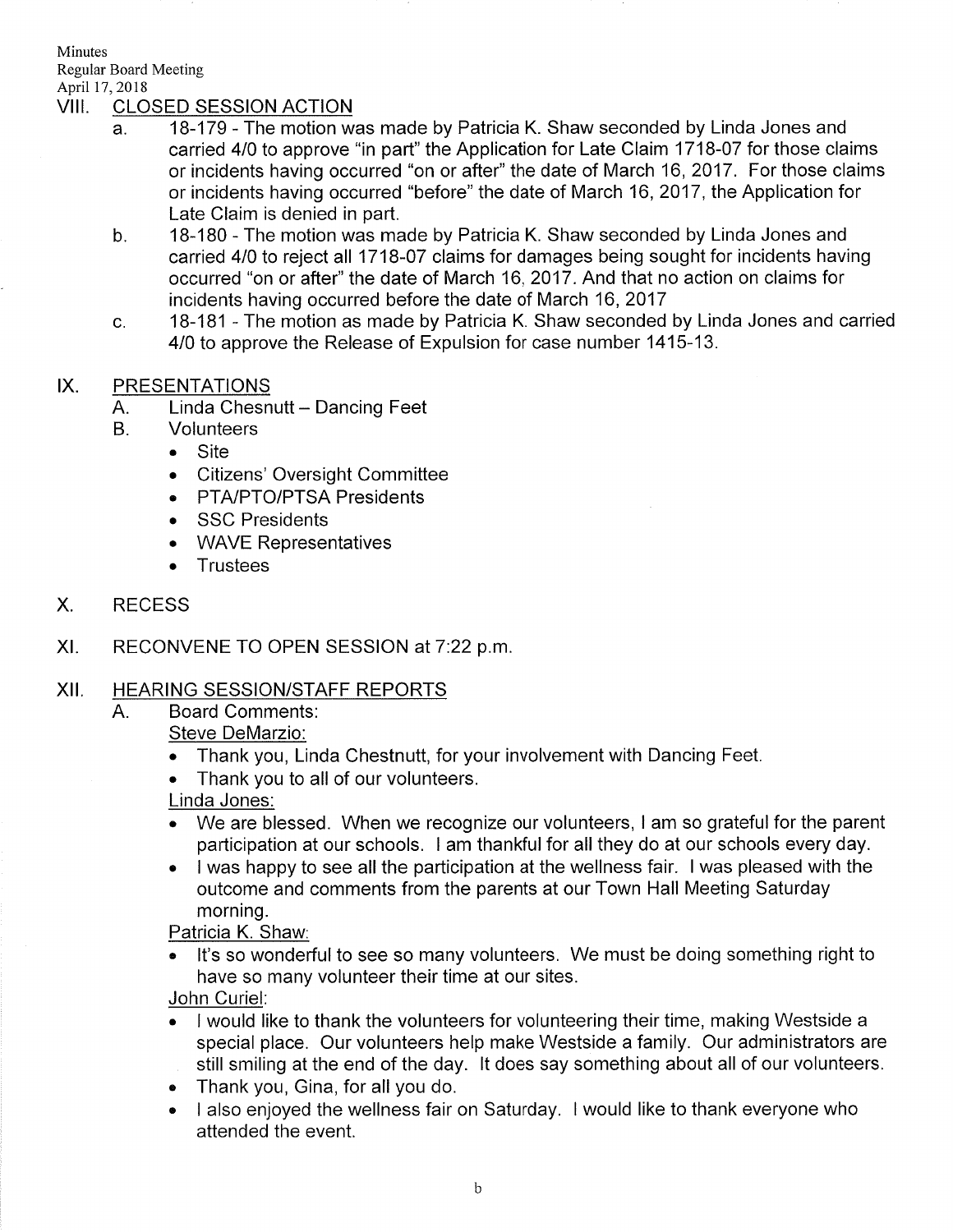- I appreciated all the input we received from the community at the Town Hall meeting. <sup>I</sup>think we should hold additional town hall meetings. I would like to canvas our Board regarding their thoughts on having future meetings. We will be looking at the things we can do. I would like to thank my fellow board members for their time on Saturday.
- B. Staff Reports:
	- 1. Assistant Superintendent Administrative Services Shawn Cabey
		- a. I also appreciate the volunteers and the spirit of our family here at Westside; it's
		- b. I thought the candor on Saturday was useful; the suggestions will be helpful.
	- 2. Assistant Superintendent Educational Services Marguerite Johnson
	- a. I would like to thank our volunteers for all they do for our students. lt shows that everyone has something to give back. 3. Deputy Superintendent - Robert Hughes
	- - a. Our parent volunteers are what set us apart from other districts. We had a great turn out and we are thankful for all our volunteers do.
	- 4. Superintendent Regina Rossall

Mrs. Rossall reviewed the following items with the Trustees:

- a. I too would like to add my thanks to all of our volunteers. I noticed we had several grandparents who volunteer. We are very fortunate that so many people are willing to give of their time. We appreciate all of what our volunteers do.
- b. I would like to thank Marguerite and her staff for the wellness fair on Saturday. We must have had well over 500 people attend; it was a wonderful event.
- c. The minutes for the Town Hall meeting will be approved at the May 1,2018, Board Meeting.
- d. Westside will be recognized by the "All lt Takes" organization on April 28, 2018.

# XIII. PERSONALAPPEARANCES

- A. Westside Union Teachers Association Representative - Bob Dunham, President
- B. California School Employee Association Representative - Jeri Holmes, President
- $C<sub>1</sub>$ Parent Teachers Association Representative
	- Esperanza will be having their carnival on May 4, 2018, 5:00 p.m.  $-8:00$  p.m.
	- . Del Sur is having an ice cream social and PTSA meeting at 2.30 p.m.
	- . Del Sur will be having their talent show on May 30, 2018.
- WAVE Representative Jennifer Navarro and Robert Hughes  $D.$ 
	- . McDonalds went well, it seemed like we had a good turnout at both locations.

# XlV. ITEMS FROM THE FLOOR - Continued

XV. PUBLIC HEARING None

# XVI. BUSINESS SESSION

- 
- A. Organizational/Governance<br>1. M18-182- Item 1. Approval of the agenda of the Regular Board Meeting of April 17, 2018, as submitted. The motion was made by Patricia K. Shaw seconded by Linda Jones and carried 5/0.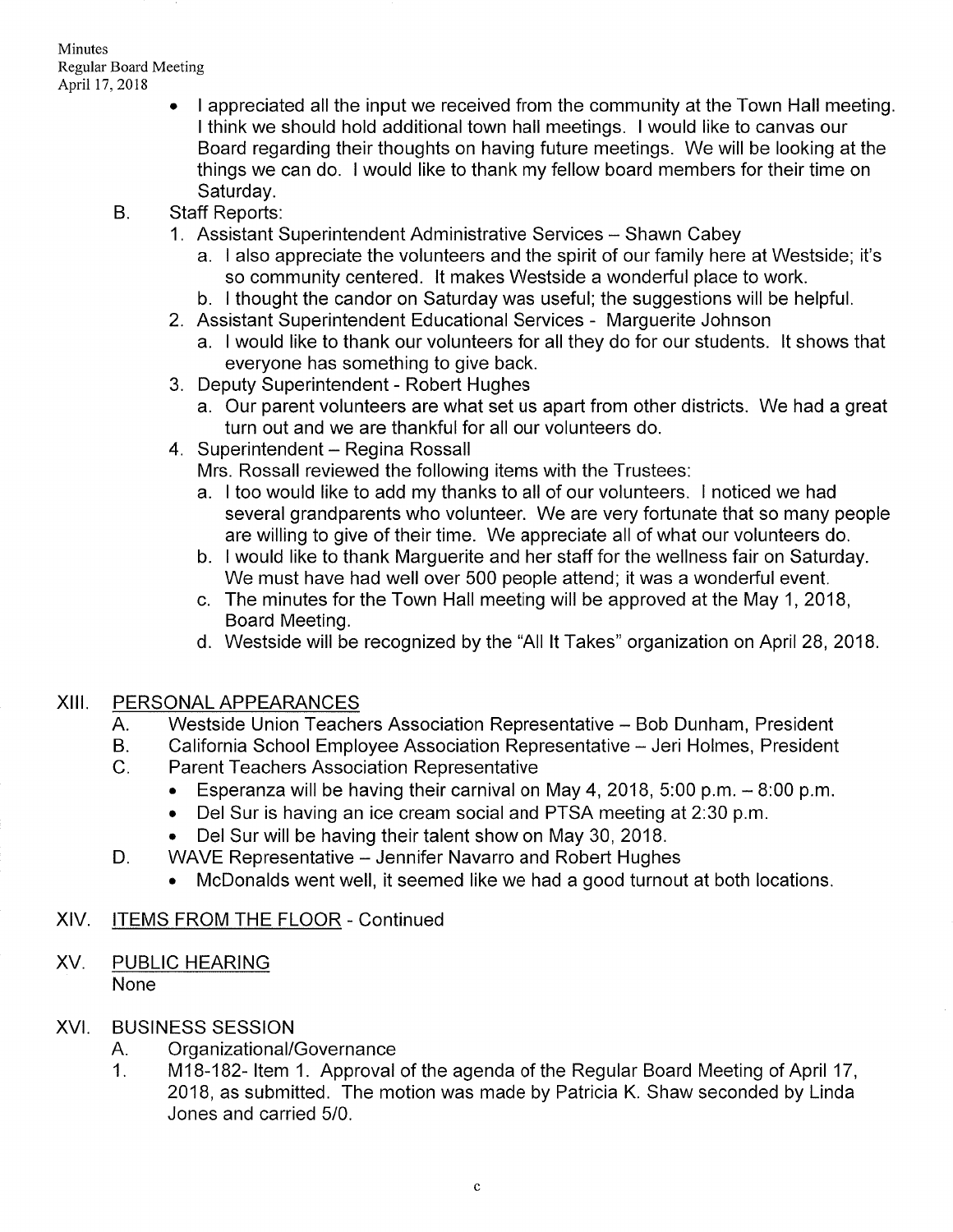Minutes Regular Board Meeting

- April 17, 2018<br>2. M18-183 Items 2a 2h. The motion was made by Patricia K. Shaw seconded by Linda Jones and carried 410 to approve the consent agenda. 2a Minutes of the Regular Meeting on April 3,2018 2b Overnight Field Trip 2c Gifts to the District
	-
	-
	-
	- 2d Fundraising Authorization<br>2e Personnel Report<br>2f Purchase Orders
	-
	-
	-
	-
	- 2g Consultant/Contract Agreement Schedule<br>2h Conference/Workshop Schedule Revised<br>3. M18-184 Item 3. The motion was made by Patricia K. Shaw seconded by Linda Jones and carried 410 to approve Resolution 18-47 , National Volunteer Week and Proclamation
	- 4. ltem Discussion ltem
		- . Board Governance
			- a. Board Self Evaluation

## XVII. EDUCATIONAL SERVICES

- <sup>5</sup> M18-185 ltem 5. The motion was made by Patricia K. Shaw seconded by Steve DeMarzio and carried 410 to approve the second and final reading of the revised Board Policies, Administrative Regulations and Exhibits:
	- . BP/AR 0000, Vision
	- E 0420.41 Charter School Oversight
	- BP/AR 1312.3, Uniform Complaint Procedures
	- . BP/AR 5022, Student and Family Privacy Rights
	- . BP/E 5145.6, Parental Notifications
	- . BP 6162.5, Student Assessment
	- $\blacktriangleright$   $\;$  BP/E 6161.1, Selection and Evaluation of Instructional Materials
	- BP/AR 6171, Title 1 Programs

# XVIII. PERSONNEL

- 6. M18-186 Item 6. The motion was made by Patricia K. Shaw seconded by Steve DeMarzio and carried 410 to approve Memorandums of Understanding between Westside Union School District and Westside Union Teachers Association (WUTA) 18- 04, Extended School Year and 18-05, Google Educator Level I Certification.
- M18-187 ltem 8. The motion was made by Patricia K. Shaw seconded by Linda Jones and carried 410 to approve the Variable Term Waiver. 7

# XIX. BUSINESS

- 8. M18-188 Item 8. The motion was made by Patricia K. Shaw seconded by Steve DeMarzio and carried 410 to approve to extend the Baked Goods Contract with Flowers Baking Company.
- M18-189 Item 9 The motion was made by Patricia K. Shaw seconded by Linda Jones and carried 4/0 to approve the second and final reading of the revised and deleted Board Policies and Administrative Regulation:  $9<sub>1</sub>$ 
	- . BP 3515.7, Firearms on School Grounds
	- BP/AR 3517, Facilities Inspection
- M18-190 ltem 10. The motion was made by Patricia K. Shaw seconded by Linda Jones and carried 410 to approve the Microwave Relay Agreement for Neenach Access 10